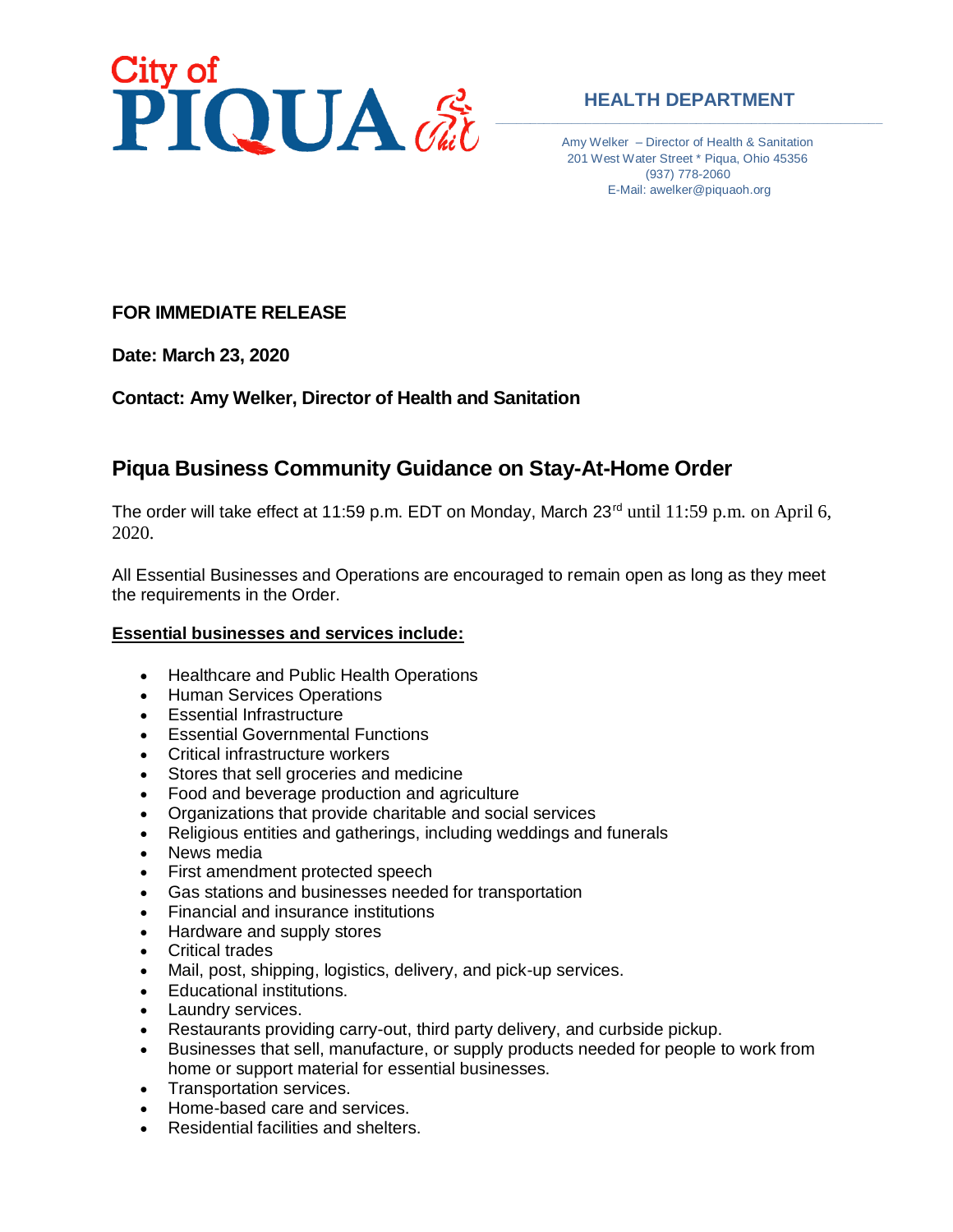- Professional services.
	- o Includes legal, accounting, insurance, and real estate services.
- Manufacturing companies, distributors, and supply chain companies producing and supplying essential products and services.
- Critical labor union functions.
- Hotels and motels, to the extent used for lodging and delivery or carry-out food services.
- Funeral and related services.

### **Essential Businesses and Operations include:**

- Stores that sell groceries and medicine.
- Food, beverage, and licensed marijuana production and agriculture
- Organizations that provide charitable and social services.
- Religious entities
- Media
- First amendment protected speech.
- Gas stations and businesses needed for transportation
- Financial and insurance institutions
- Hardware and supply stores
- Critical trades
- Mail, post, shipping, logistics, delivery, and pick-up services
- Educational institutions.
- Laundry services
- Restaurants for consumption off-premises
- Supplies to work from home
- Supplies for Essential Businesses and Operations
- Transportation
- Home-based care and services
- Residential facilities and shelters
- Professional services
- Manufacture, distribution, and supply chain for critical products and industries
- Critical labor union functions
- Hotels and motels
- Funeral services

The Health Department will make the determination if a business meets the criteria of an Essential Business. Those who do not meet the criteria are expected to close in accordance with the Order.

Businesses that remain open MUST meet the **Social Distancing Requirements** including maintaining at least six-foot social distancing from other individuals, washing hands with soap and water for at least twenty seconds as frequently as possible or using hand sanitizer, covering coughs or sneezes (into the sleeve or elbow, not hands), regularly cleaning high-touch surfaces, and not shaking hands.

Required measures. Essential Businesses and Operations and businesses engaged in Minimum Basic Operations must take proactive measures to ensure compliance with Social Distancing Requirements, including where possible:

> i. Designate six-foot distances. Designating with signage, tape, or by other means six-foot spacing for employees and customers in line to maintain appropriate distance;